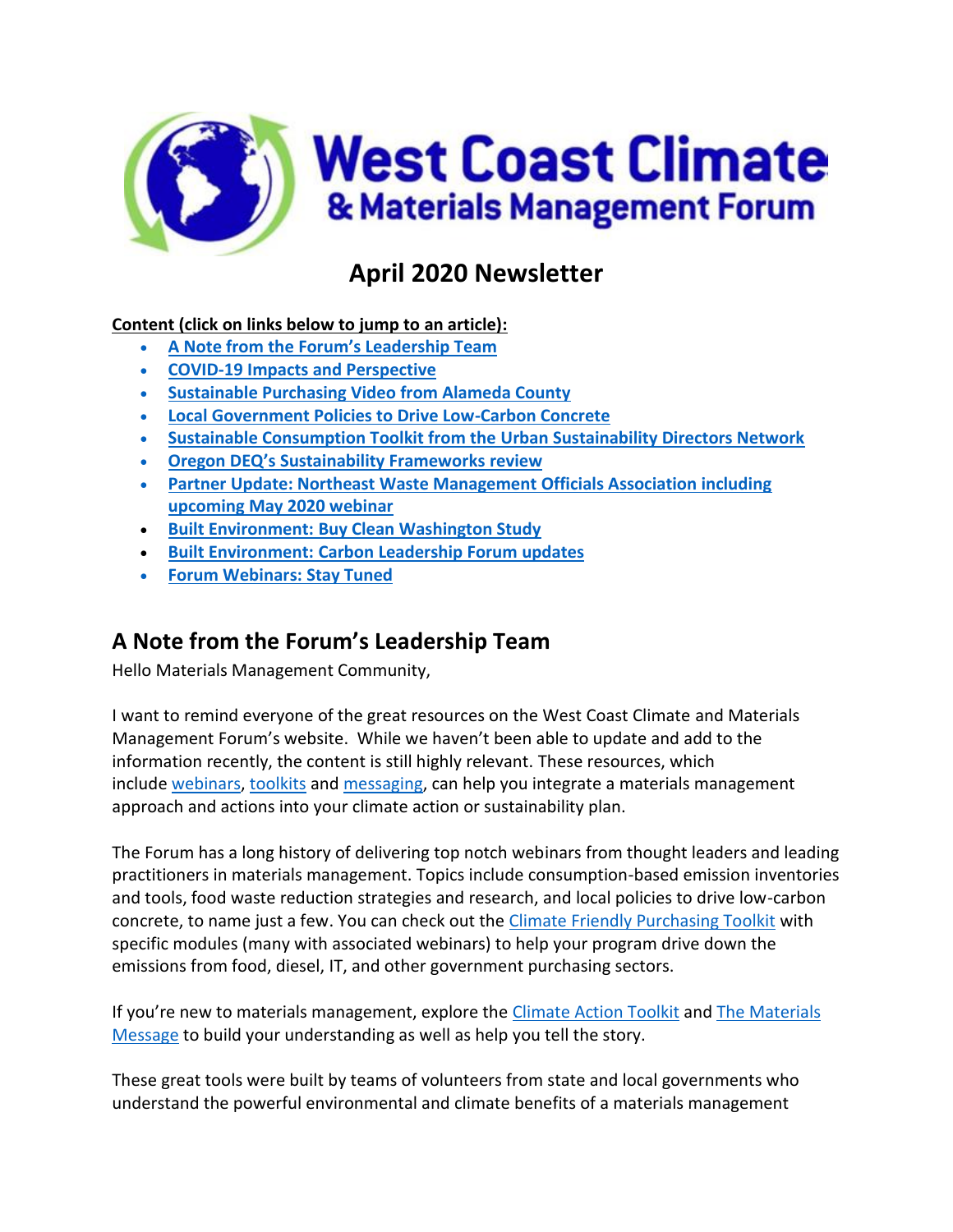approach. If you have some extra time these days, I hope you'll visit the Forum's website, and take advantage of its many offerings.

In the meantime, take good care of yourself.

Best, Shannon Davis, Oregon DEQ West Coast Climate and Materials Management Forum's Leadership Team

## **COVID-19 Impacts and Perspective**

<span id="page-1-0"></span>

In our work today we cannot ignore COVID-19's impacts. The primary acute impacts are obviously the critical and fatal cases of the virus. Our concern and sympathies are first and foremost with those that are battling the virus right now or have lost loved ones, and our gratitude is for those serving on the front line.

The secondary acute impacts – currently affecting more of the population than the virus directly – are the consequences of our response to limit the devastating health impacts. Our daily lives are restricted in ways many of us never imagined, through shelter-in-place orders, school closures, and business closures. Most of the Forum's partners are public employees. Some of us are called upon to perform duties related to COVID-19. Many of us are either unable to perform our work if it is considered non-essential or face layoffs or furloughs due to reduced general funds because local business revenues are plummeting.

Less directly, but of interest to this group, are the impacts to material flows. How is the virus and our collective response to it changing how we use materials? While most of the economy is suffering, online delivery companies are inundated with demand beyond their capacity. These methods of acquiring material goods comes with significant packaging waste. Avoiding contamination has us relying increasingly on single-use disposables. At the same time, overall consumer spending and confidence is dropping, meaning less goods are being produced and consumed. Food shopping, meal planning, and food waste reduction has come on the forefront as grocery purchases have become less convenient. Our farms that grow our food are impacted by health and safety impacts from this crisis, and many are facing challenges with getting their harvest to our tables.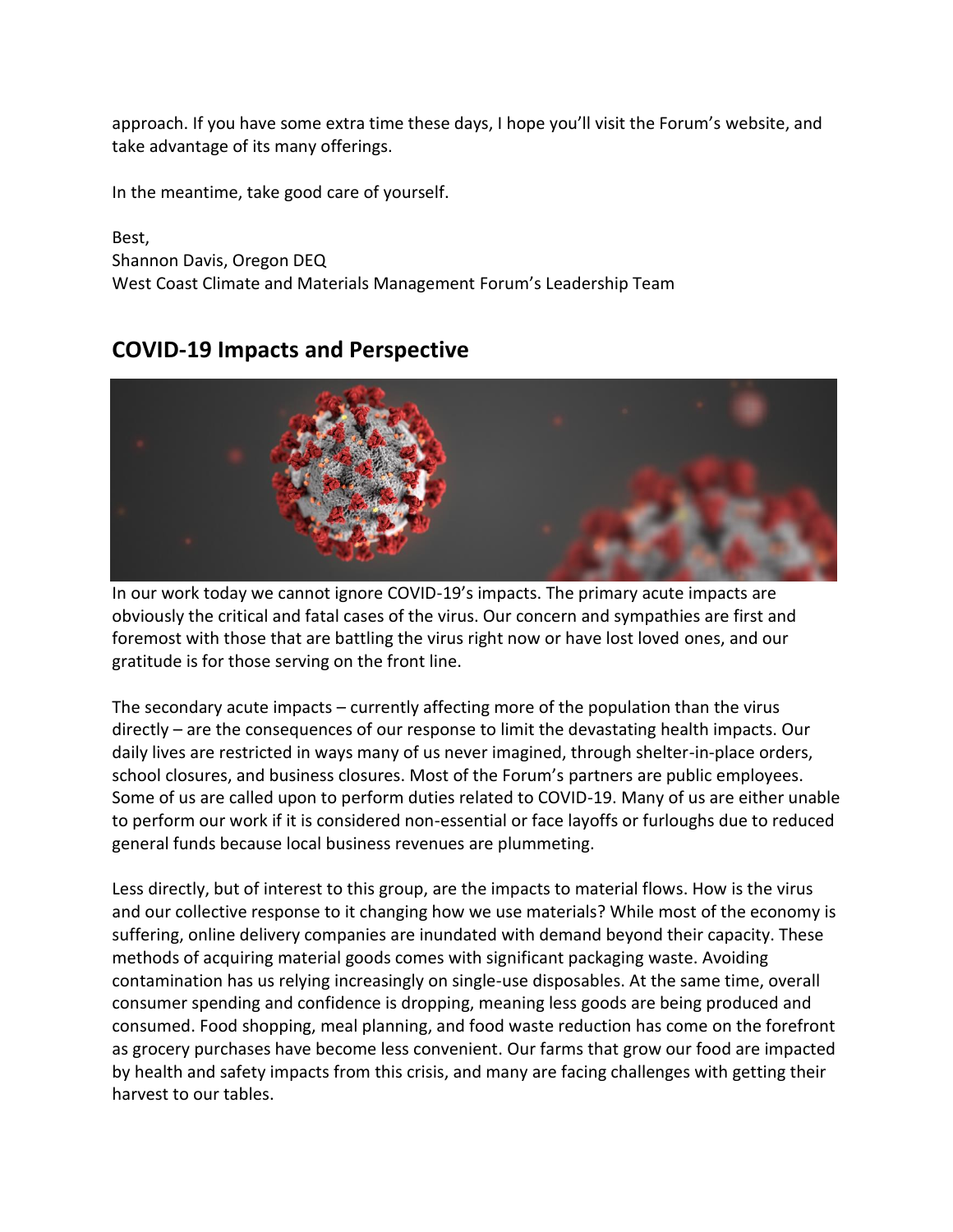Looking longer term, which of these trends will persist and which are temporary? What will the economic fallout and recovery look like? The response to COVID-19 has exposed weaknesses in our economy and governing system, showing that it is not resilient enough to slow down or pause for even a month without triggering a cascading crisis. Thought leaders around the globe are looking forward to preparing for the recovery, proposing to rebuild our economy and making a shift for supply chains to be more resilient. We need to be able to adapt to shocks like this pandemic, which are unfortunately predicted to increase in frequency and severity with climate change and growing social inequities. What does materials management look like in this new reality? How might this crisis change our relationship to our "stuff" in the long term?

Over the next few months, the Forum would like to explore these questions. If you have visions of what materials management looks like in a resilient recovery, share them by emailing Miya Kitahara at StopWaste at [miya@stopwaste.org.](mailto:miya@stopwaste.org)

# <span id="page-2-0"></span>**Sustainable Purchasing Video from Alameda County**

Research from the [Forum](https://westcoastclimateforum.com/cfpt) and others indicates that Scope 3 emissions related to purchasing can be a significant portion of an organization's total climate footprint. However, it can be challenging to understand where these emissions are happening and what we can do about them.

That's why Alameda County produced a 10-minute animated video to help others understand the climate protection value of sustainable purchasing. The video shows how governments, businesses and institutions can use their purchasing power to fulfil their organizations needs while reducing impacts to the climate and the environment. It also includes publicly available resources for starting your own program. The video is available on Alameda County's Sustainability [website](http://www.acgov.org/sustain/what/purchasing/resources.htm) and can be reached directly via this [link.](https://youtu.be/C0GQSxZeGsY)

Alameda County encourages our Forum partners to share this video and use it for your organization's purposes. If you'd like to go a step farther and modify the video under a Creative Commons license (CC BY-NC 4.0) to include resources particularly relevant to your audience, just get in touch with Karen Cook at Alameda County at [Karen.Cook@acgov.org.](mailto:Karen.Cook@acgov.org) We hope you will find this to be a useful tool.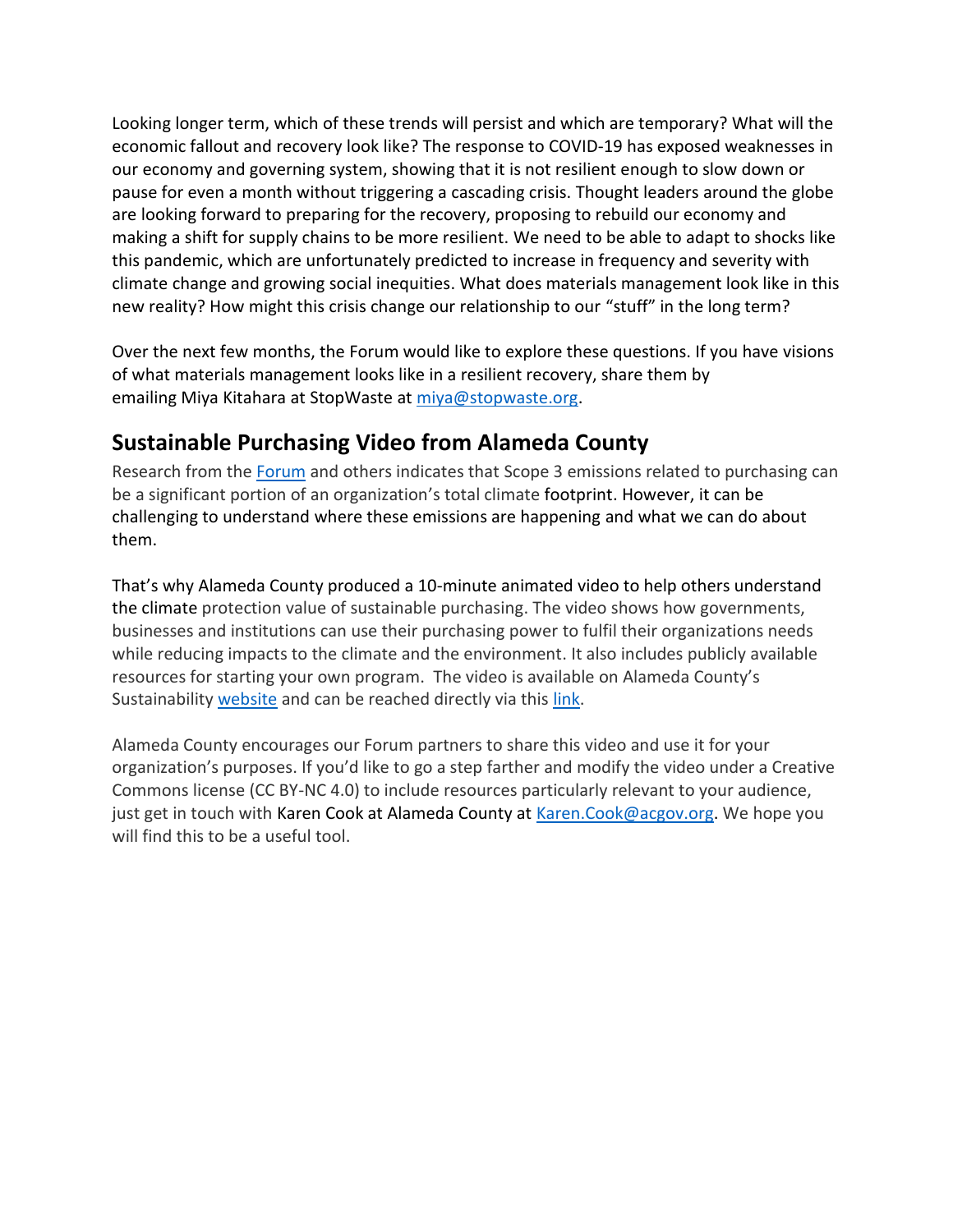

## <span id="page-3-0"></span>**Local Government Policies to Drive Low-Carbon Concrete**



Concrete is the most widely used construction material in the world and is responsible for six to ten percent of global anthropogenic carbon dioxide (CO2) emissions\*. Proven alternative technologies and practices that can reduce these emissions by more than half are readily available in the marketplace. Forum local government partners have developed policies related to incorporating more opportunities for low-carbon concrete. The following are updates related to a Forum webinar hosted in February 2020. (\*Source: [Architecture 2030\)](https://materialspalette.org/concrete/)

The **Oregon Department of Environmental Quality** is working collaboratively with concrete producers to address challenges and develop solutions to lower the impacts of concrete. A key strategy is using lower cement mixes. Through a voluntary program, Oregon DEQ helps concrete producers generate environmental product declarations (EPDs) for each of their concrete mixes. EPDs are third-party verified product footprints that report on a variety of environmental impact categories. EPDs facilitate the reduction of environmental impacts by allowing purchasers to make more informed decisions based on the disclosed impacts of a concrete mix, thus helping to reduce environmental impacts. Visit the [website](https://www.oregon.gov/deq/mm/production/Pages/Concrete.aspx) for more information on this voluntary program.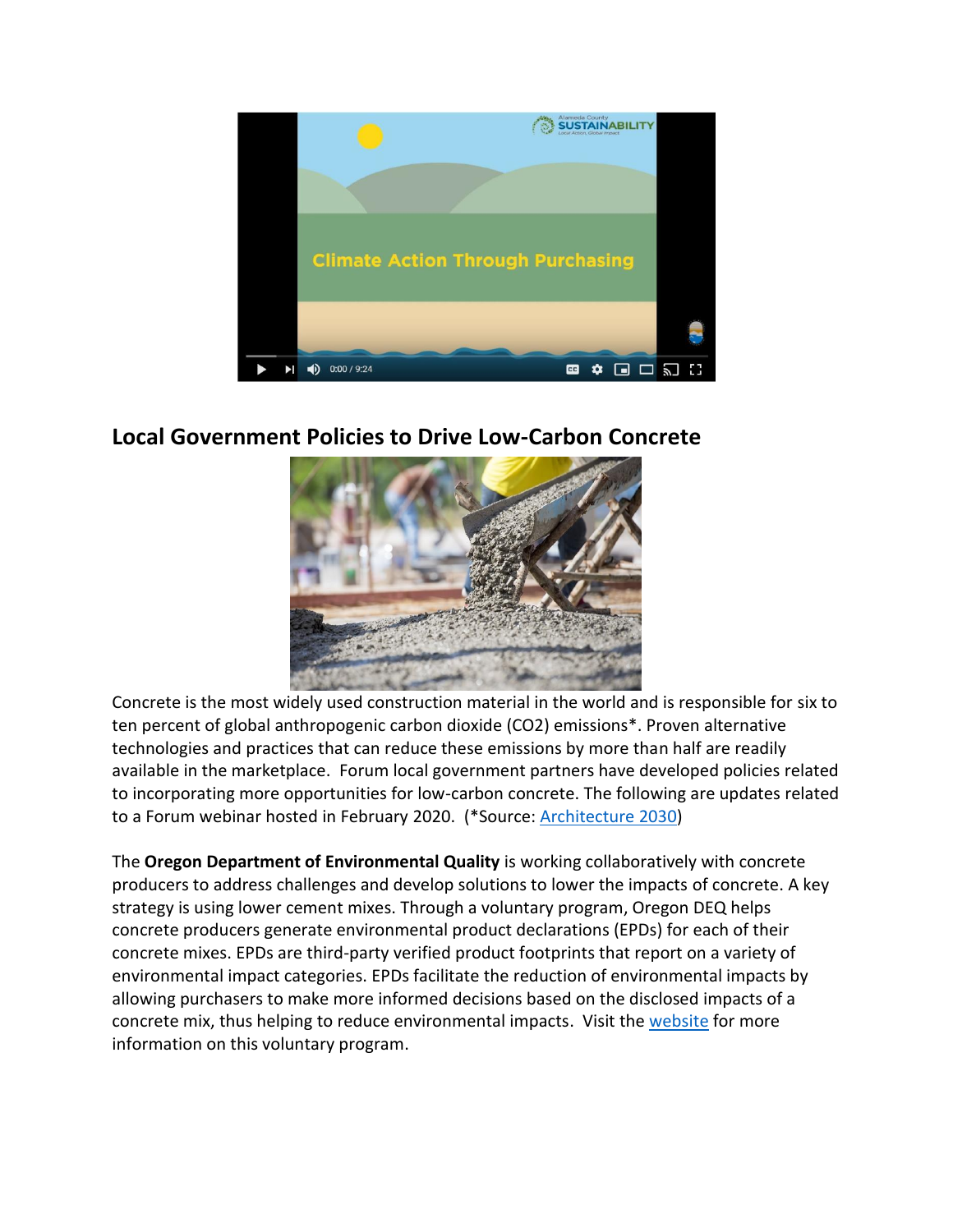In Spring 2020, the **City of Portland (OR)** will begin pilot testing lower-carbon concrete mixes for flatwork, namely curbs and sidewalks. The first pilot sites will compare a 100% cement mix to various mixes using slag as a supplemental cementitious material (SCM). The slag mixes being tested include: 30% slag; 30% slag + Carbon Cure; 35% slag; 40% slag; and 50% slag. Later this year the City hopes to test concrete mixes utilizing glass pozzolan as a SCM. Results from the pilot tests will inform the development of a future global warming potential threshold for concrete mixes used on City-solicited construction projects. More information about the City's low-carbon concrete initiative can be found [here.](https://www.portlandoregon.gov/brfs/79322)

Local governments have the authority to adopt building code amendments to require concrete mixes with lower greenhouse gas emissions impacts on all construction in their jurisdiction. In November 2019, the **County of Marin** (CA) was the first jurisdiction to do so, passing a lowcarbon concrete code amendment. Their code development process included a regional stakeholder working group and the creation of tools to help other jurisdictions adopt similar code amendments. For more information, see a link to their [press release.](https://www.marincounty.org/main/county-press-releases/press-releases/2019/cda-concrete-112019)

Tools for similar low carbon concrete code amendments are now available in a toolkit on **StopWaste**'s (CA) website. The toolkit supplies background information and justification for a code amendment and template language based on the County of Marin's code amendment adoption. It also contains implementation resources, like compliance forms and sample specifications for compliant mixes. This is a resource for others interested in following the County of Marin's lead. Find the link to the toolkit [here.](http://www.stopwaste.org/concrete) The efforts by the County of Marin and StopWaste were funded through a Climate Protection Grant from the Bay Area Air Quality Management District.

These low carbon concrete policies were all highlighted in the Forum's WCCMMF February 2020 webinar which can be found [here.](https://westcoastclimateforum.com/resources/webinars/)

# <span id="page-4-0"></span>**Updated Sustainable Consumption Toolkit from the Urban Sustainability Directors Network**



The Urban Sustainability Directors Network (USDN) is currently hosting an updated [Sustainable](https://sustainableconsumption.usdn.org/)  [Consumption Toolkit.](https://sustainableconsumption.usdn.org/) The web-based resource is designed to do two key things. It provides a clear and concise framing of key concepts that reveals how consumption is at the heart of many of the sustainability challenges cities are facing. It also showcases specific examples of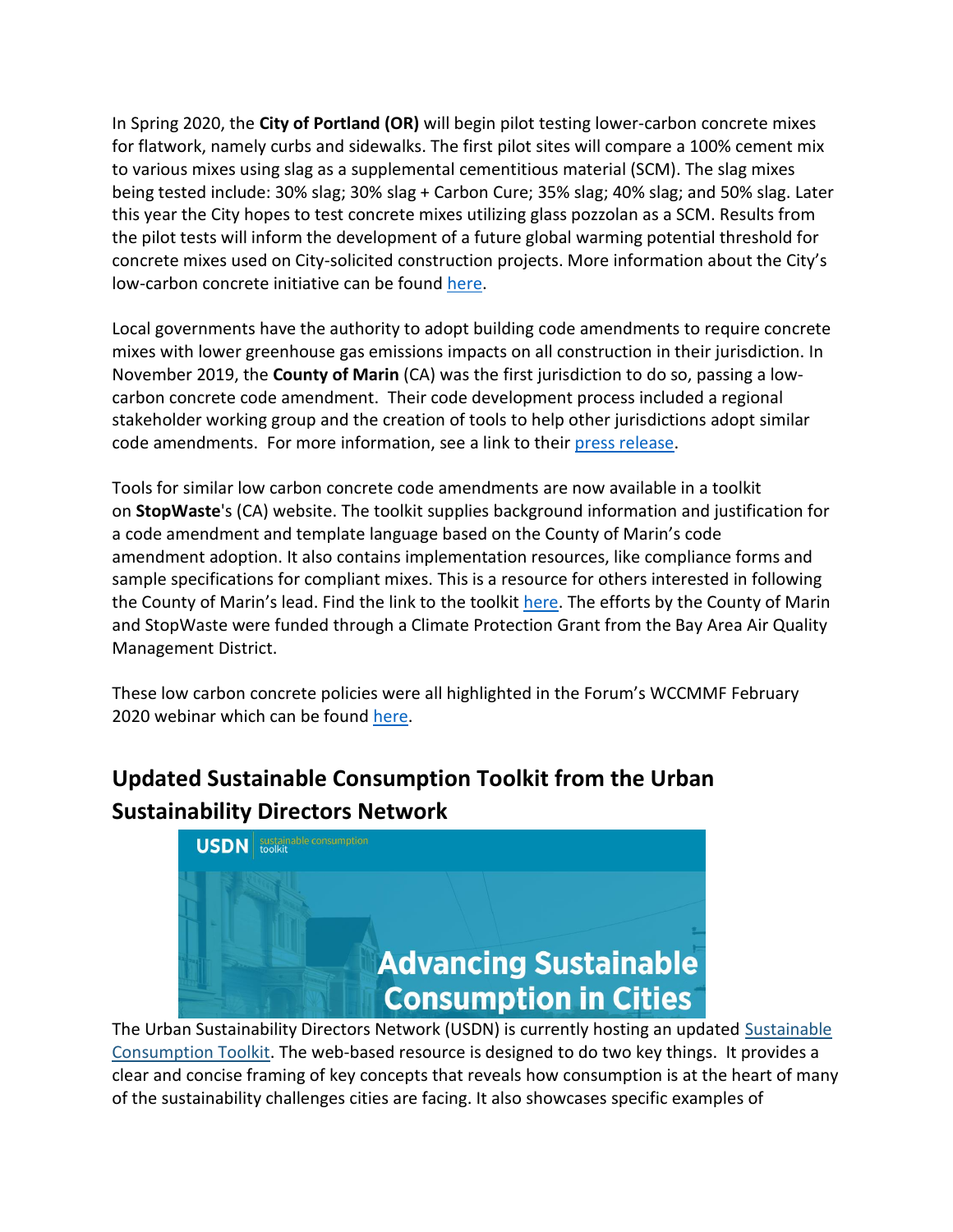initiatives cities are already using to reduce the impacts of consumption and foster a new sense of individual and community prosperity. The new content features the latest research and onthe-ground innovation to tackle the growing impacts of consumption of goods and materials. The updated Toolkit includes two important additions:

*1) Consumption Based Emissions Inventories (CBEI) Guidebook* - Consumption of goods and materials is a key driver of greenhouse gas (GHG) emissions, but it is often overlooked in state and local government climate action planning. This guidebook provides advice for local governments seeking to measure and manage their carbon footprint using consumption-based emissions inventories.

*2) Smart Shift* - Given the ubiquity of consumption in the culture and economy, communicating about sustainable consumption and gaining support for taking action on this issue can be challenging. The *Smart Shift* report provides municipal leaders with analysis and guidance on how to frame the issue and engage stakeholders in shifting consumption patterns.

For more information, contact Babe O'Sullivan of USDN at [babeosullivan@gmail.com.](mailto:babeosullivan@gmail.com)



## <span id="page-5-0"></span>**Oregon DEQ's Sustainability Frameworks Review**

Sustainability actions are organized in different frameworks, often with limited agendas focused on specific actions or slices of the environment. Common sustainability frameworks include Pollution Prevention, Zero Waste, Circular Economy, and Sustainable Materials Management.

Oregon DEQ reviewed these frameworks, comparing the stated principles of each framework with current actions and overlaying them with life cycle environmental burdens of material consumption. This view shows where efforts are directed and where gaps in environmental stewardship and social well-being exist.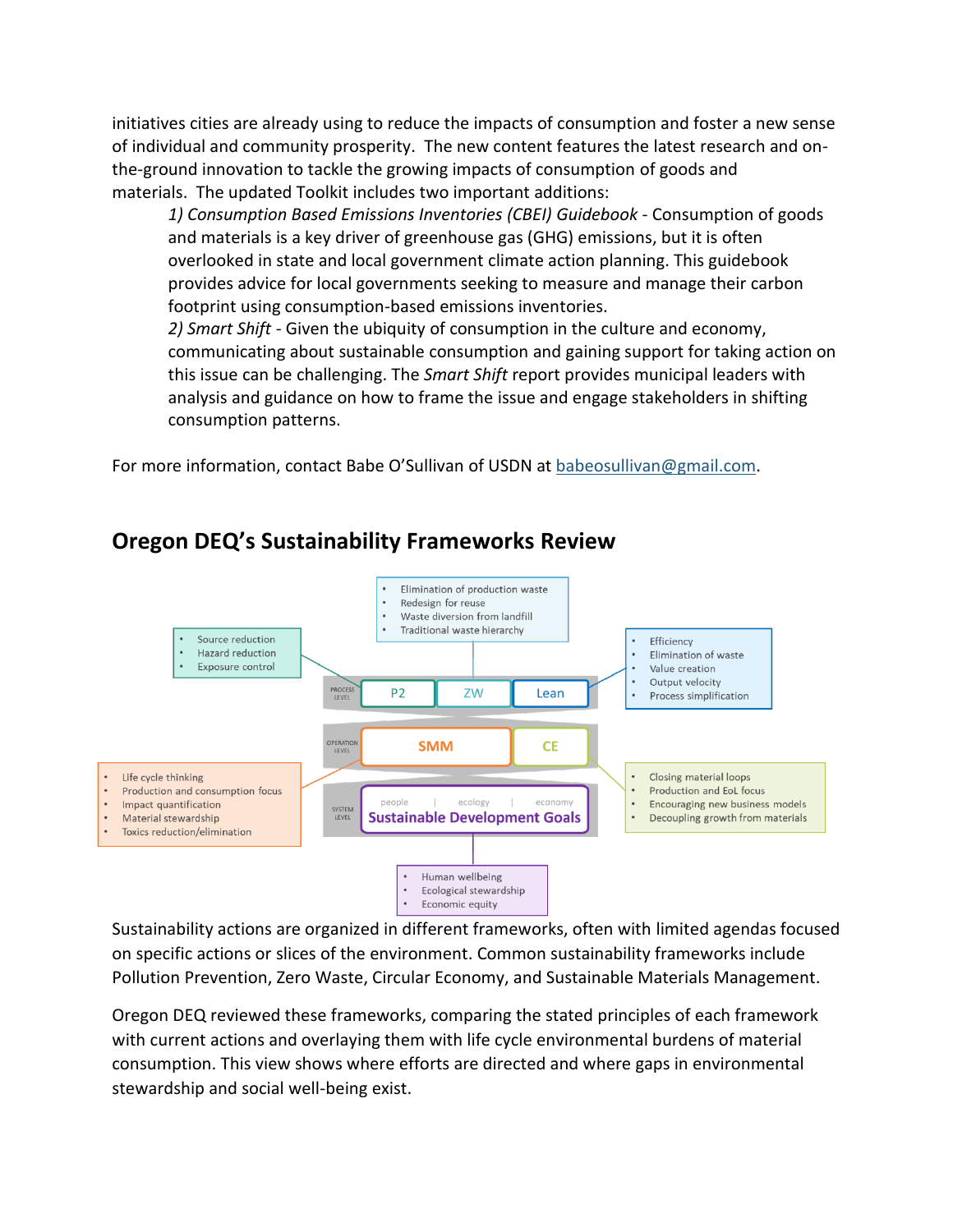They also compared the frameworks to the Sustainable Development Goals, which represent the culmination of the original global movement led by United Nations Development Programme. There are 14 top-level Sustainable Development Goals organized to strengthen environmental stewardship and uplift human well-being with equitable economic development.

The findings reveal that while there may be minor differences in the various framework priorities, there exist significant common ground for practitioners of different frameworks to cooperate towards the higher goal of environmental stewardship. Additionally, the report highlights a glaring gap of inattention to human well-being – the social contract of economic activities. The discussion asks practitioners to break from "tribalism" and leverage the strengths across frameworks to raise the bar on several critical Sustainable Development Goals. For the full frameworks review, visit [here.](https://www.oregon.gov/deq/FilterDocs/mm-matsust.pdf) You can also view a webinar on this topic [here.](https://westcoastclimateforum.com/content/2018-19-forum-webinar-series-recordings-and-files)

For more information, contact Minal Mistry from Oregon DEQ at [Mistry.Minal@deq.state.or.us.](mailto:Mistry.Minal@deq.state.or.us)

# <span id="page-6-0"></span>**Partner Update: Northeast Waste Management Officials Association**



The Forum invited Northeast Waste Management Officials Association (NEWMOA) staff to participate in its monthly Leadership Team conference calls to increase information sharing and collaboration on climate and materials management activities in both regions. This enhanced level of communication has enabled both groups to regularly share updates, webinars, resources, ideas, and tools.

NEWMOA has also been collaborating with the Northeast Recycling Council (NERC) on climate and materials management for the past four years. This was an outgrowth of a NEWMOA – NERC Joint Strategic Action Plan that was approved by the Boards of both organizations in 2017. NEWMOA and NERC have successfully completed many joint activities since then. The Action Plan focuses on a number of areas of mutual interest, including:

- Relationship between climate change and SMM
- Emerging contaminants in the solid waste stream
- Increasing the use of recycled content in products
- Food scraps reduction, recovery, and management
- Improving recyclables quality and end markets
- Extended producer responsibility
- Construction and demolition materials
- Tires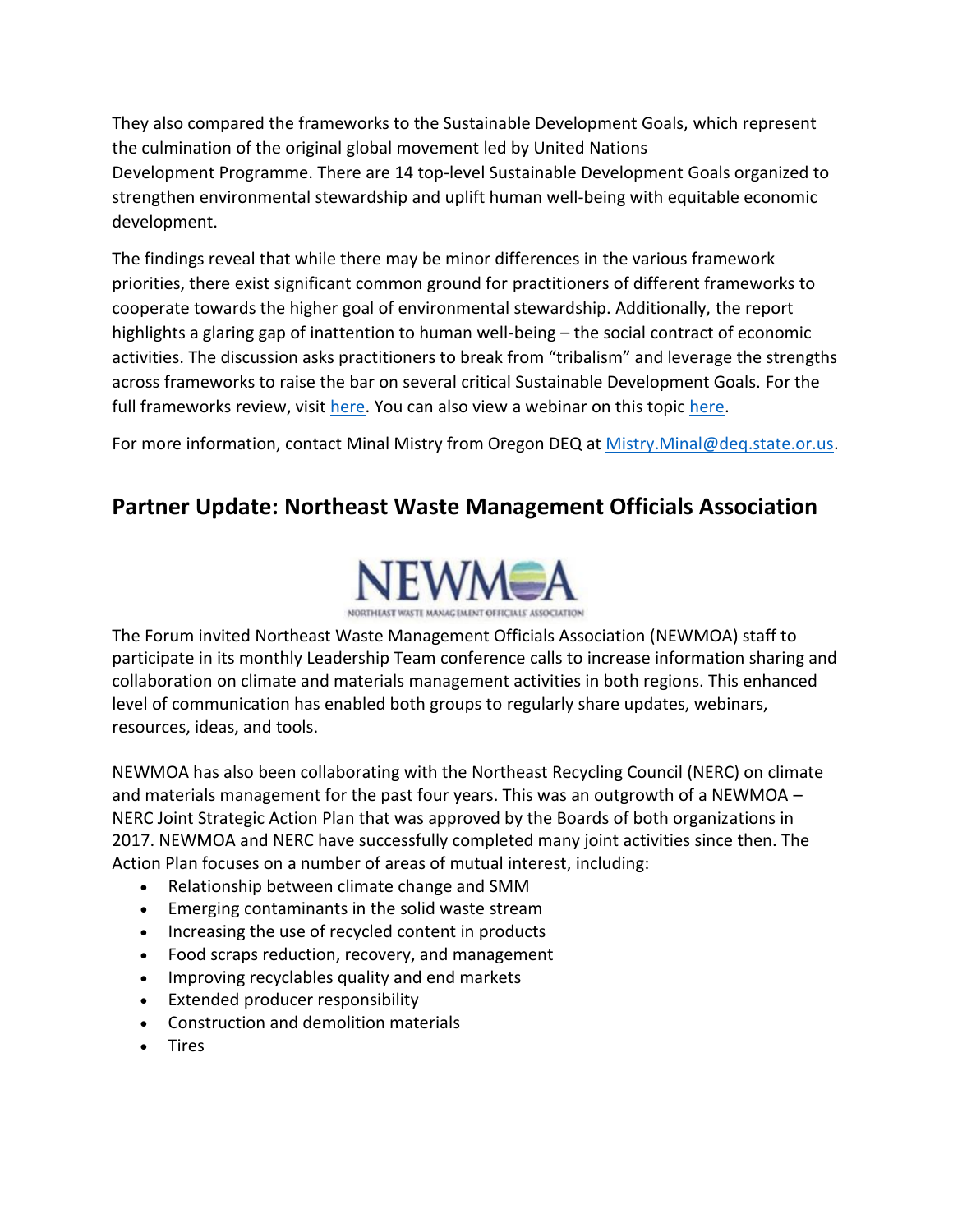NEWMOA and NERC have supported a regional Workgroup of state solid waste officials interested in conducting consumption-based emissions inventories and integrating climate mitigation and resiliency into their work on solid waste and sustainable materials management (SMM) for the past four years.

In May 2019, NEWMOA and NERC jointly published a brochure and [blog post](https://nerc.org/news-and-updates/blog/nerc-blog/2019/06/04/what-can-we-do-as-consumers-about-climate-change) to educate consumers on the climate impacts of consumption and steps individuals can take to limit these impacts. The brochure, ["What Can We Do As Consumers About Climate Change?"](http://www.newmoa.org/solidwaste/projects/climate/ClimateChange_brochure.pdf) is available for others to [download and customize](http://www.newmoa.org/solidwaste/projects/climate/ClimateChange_brochure_fillable.pdf) for their own use and branding. Members of the Forum were instrumental in providing feedback and suggestions on these documents.

Below are some recent and upcoming Northeast activities that may be of interest to Forum partners. For more information on NEWMOA-related projects, visit the [website:](http://www.newmoa.org/solidwaste/projects/climate/) or contact Terri Goldberg [tgoldberg@newmoa.org.](mailto:tgoldberg@newmoa.org)

#### **What's New with Reducing & Recovering Wasted Food Webinar**

Free Joint NEWMOA / NERC webinar Thursday, May 21, 1:00 PM EST To register, visit: [https://register.gotowebinar.com/register/7622121772491175692.](https://register.gotowebinar.com/register/7622121772491175692)

The presenters will share the latest ideas and information on reducing wasted food and recovering and diverting what can't be reduced. Topics that will be covered include new tools and information from ReFED and on date labeling of food.

Presenters:

- Ariel Maria Ardura, Clinical Fellow, Harvard University, Food Law & Policy Clinic
- Katy Franklin, Operations Manager, ReFED

The Harvard Law School Food Law and Policy Clinic (FLPC) serves partner organizations and communities by providing guidance on cutting-edge food system issues, while engaging law students in the practice of food law and policy. Specifically, FLPC focuses on increasing access to healthy foods, supporting sustainable production and regional food systems, and reducing waste of healthy, wholesome food.

ReFED is a multi-stakeholder nonprofit, powered by an influential network of the nation's leading business, nonprofit foundation, and government leaders committed to reducing U.S. food waste. ReFED takes a data-driven approach to move the food system from acting on instinct to insights to solve our national food waste problem.

#### **EPR for Packaging & Paper Products White Paper**

NEWMOA and The Northeast Recycling Council (NERC) have published a joint [White Paper](http://www.newmoa.org/solidwaste/EPR_for_PPP_White_Paper.pdf) on extended producer responsibility (EPR) for packaging and paper products (PPP). The goal of the White Paper is to provide state officials, policymakers, and affected industries with a baseline of shared knowledge on this topic. The [Northeast Committee on the Environment,](https://www.coneg.org/who-we-are/about-neg-ecp/) a program of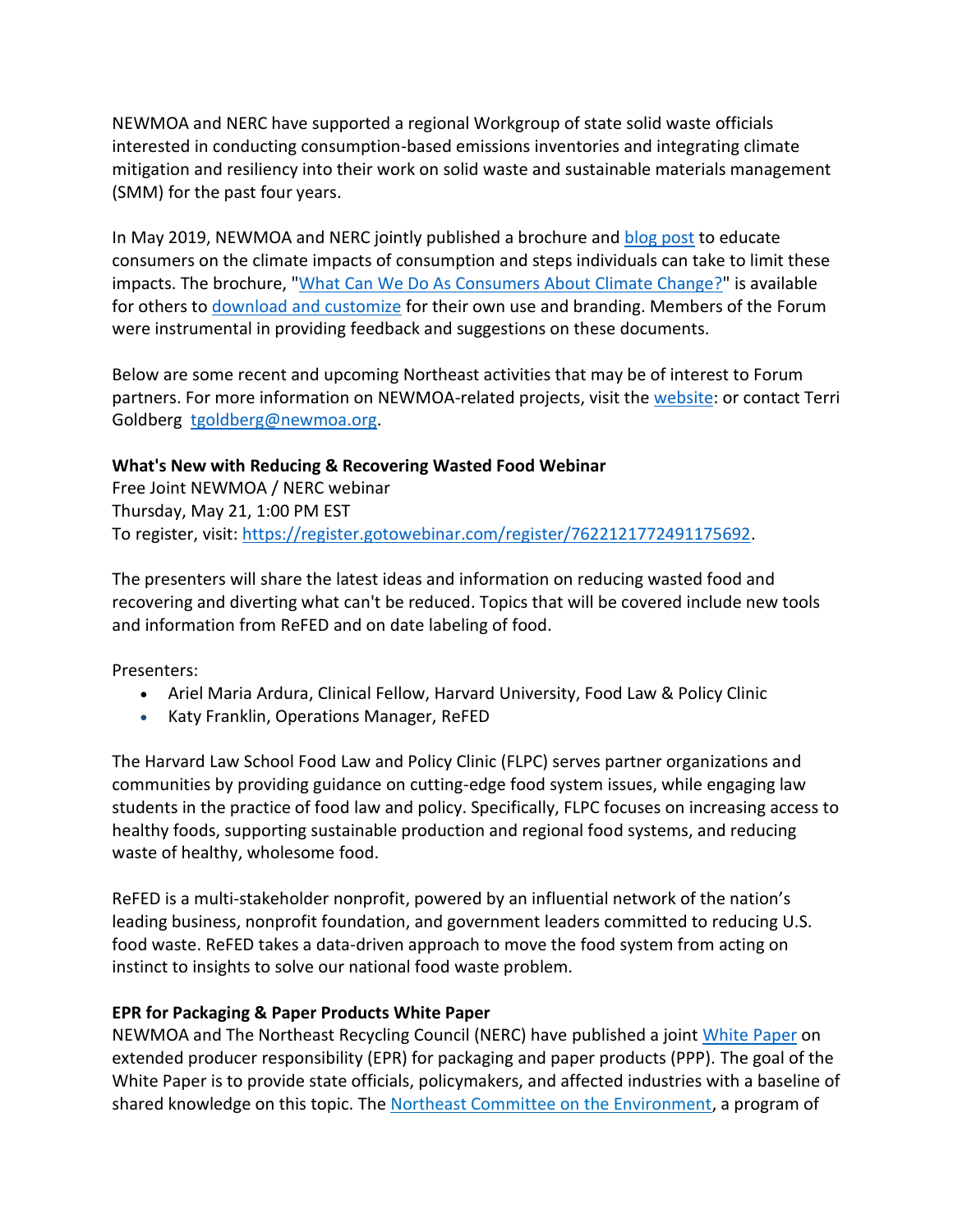the Coalition of Northeastern Governors , requested that NEWMOA and NERC provide information about EPR for packaging and paper products to help them, other state officials, and others consider options for EPR for PPP. This White Paper provides an overarching understanding of the EPR system structure and design, requirements, and benefits. Last year, NEWMOA and NERC published a short introductory [Fact Sheet on EPR for Packaging and Paper](http://www.newmoa.org/solidwaste/NEWMOA_PPP_flyer.pdf)  [Products,](http://www.newmoa.org/solidwaste/NEWMOA_PPP_flyer.pdf) and the White Paper is designed as a companion resource to provide more in-depth information about existing programs and proposals.

#### **Use of Recycled Content in Roadway Projects Workshop**

This workshop was originally scheduled for April and has been postponed to November 17, 2020. It will take place at the New Hampshire Department of Environmental Services offices in Concord, NH.

The Workshop is co-sponsored by NERC and NEWMOA in partnership with the Northeast

Resource Recovery Association (NRRA), Maine Resource Recovery Association (MRRA), the Maine Department of Environmental Protection and Department of Transportation, the New Hampshire Department of Environmental Services and Department of Transportation, and the New Hampshire Technology Transfer Center. This special one-day workshop will provide new insights and examples of practical applications. Presentations will address:

- Plastic corrugated drainage pipes with recycled content
- Ground asphalt for roads
- Use of crumb rubber in roads
- Processed glass aggregate

For more information on the workshop and to register, visit [here.](https://nerc.org/special-event/workshop-november-2020)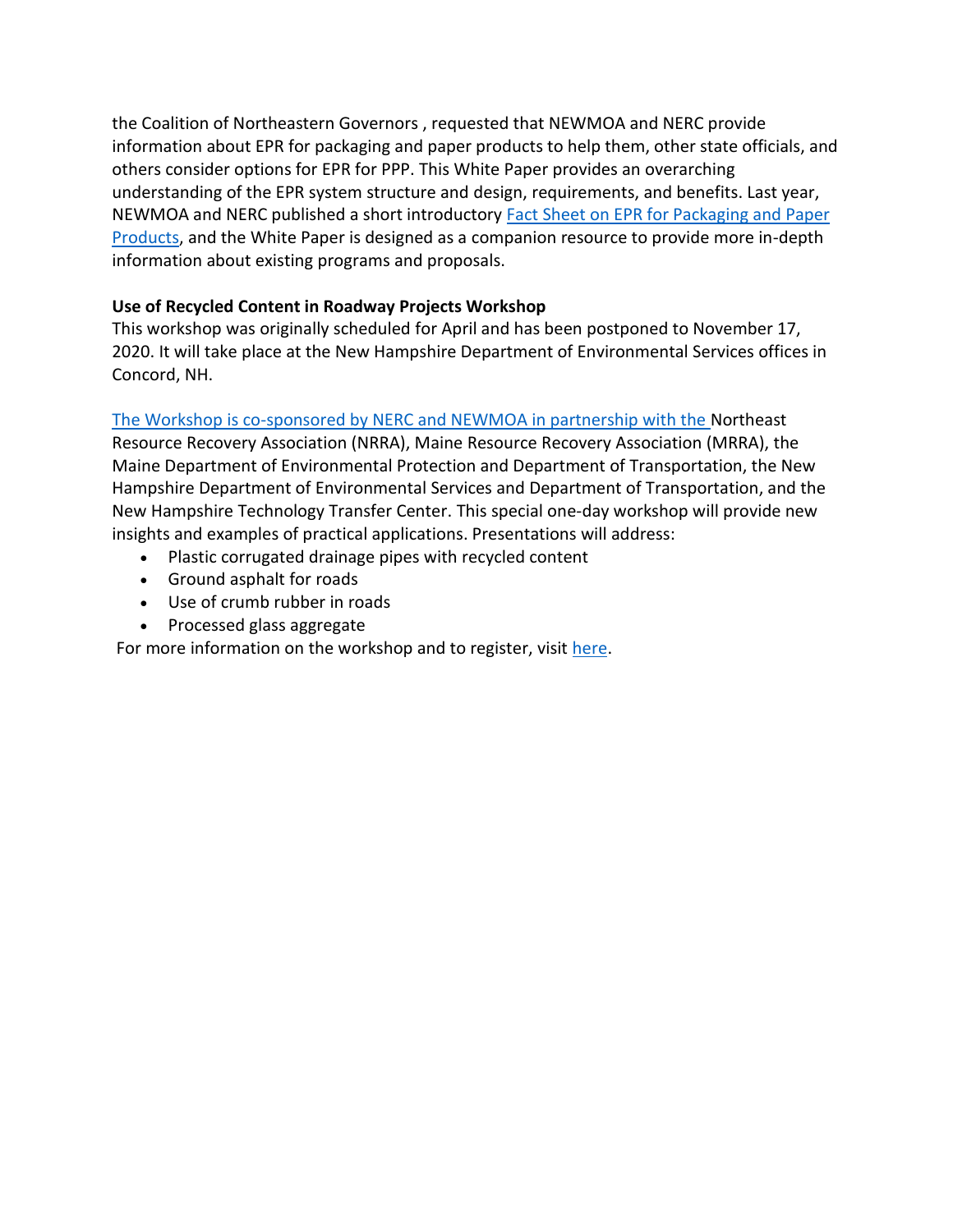## <span id="page-9-0"></span>**Buy Clean Washington Study**



FIGURE 1 - EMBODIED CARBON OCCURS FROM EXTRACTING MA-TERIALS, MANUFACTURING, CONSTRUCTION, MAINTENANCE, END OF LIFE/DISPOSAL [1]. IMAGE CREDIT: MEGHAN LEWIS.

In October 2017, California passed the [Buy Clean California Act,](https://www.dgs.ca.gov/PD/Resources/Page-Content/Procurement-Division-Resources-List-Folder/Buy-Clean-California-Act) becoming the first state to require facility-specific Environmental Product Declarations and set global warming potential (GWP) thresholds for eligible materials used on public projects. In 2018 legislative session, Washington State considered similar Buy Clean legislation (HB 2412). The proposed ['Buy Clean'](https://app.leg.wa.gov/billsummary?BillNumber=2412&Year=2017)  [Washington](https://app.leg.wa.gov/billsummary?BillNumber=2412&Year=2017) legislation would require the Department of Enterprise Services to establish and publish a maximum acceptable global warming potential for each category of eligible materials in accordance with certain requirements. While the bill did not pass, stakeholder discussions surrounding the proposed legislation led to the Buy Clean Washington Study. In March 2018, the University of Washington's College of Built Environments was authorized by the Legislature to conduct the study, in collaboration with Central Washington University and Washington State University. The purpose of the Buy Clean Washington study was to analyze existing embodied carbon policy and propose methods to categorize structural materials and report structural material quantities and origins for the State of Washington. Consult the full study [here.](http://www.carbonleadershipforum.org/projects/buy-clean-washington/)

### <span id="page-9-1"></span>**Carbon Leadership Forum updates**

Through robust online discussions, calls, and in-person gatherings, Carbon Leadership Forum (CLF) members explore all aspects of reducing the embodied carbon impacts of materials in the built environment including material selection, building design, lifecycle analysis, reuse, carbon storage, policy, and more. The CLF is a rich resource for state and local governments to engage with an enthusiastic group of architects, engineers, developers, material suppliers, and other industries. On May 22, the CLF policy sub-group will host a webinar Registration for that webinar as well as for past webinars are recorded and accessible [online.](http://carbonleadershipforum.org/community/webinars/)

The Carbon Leadership Forum Community (a.k.a. Embodied Carbon Network) is growing and evolving into a new phase. The cross-disciplinary network now has over a thousand members